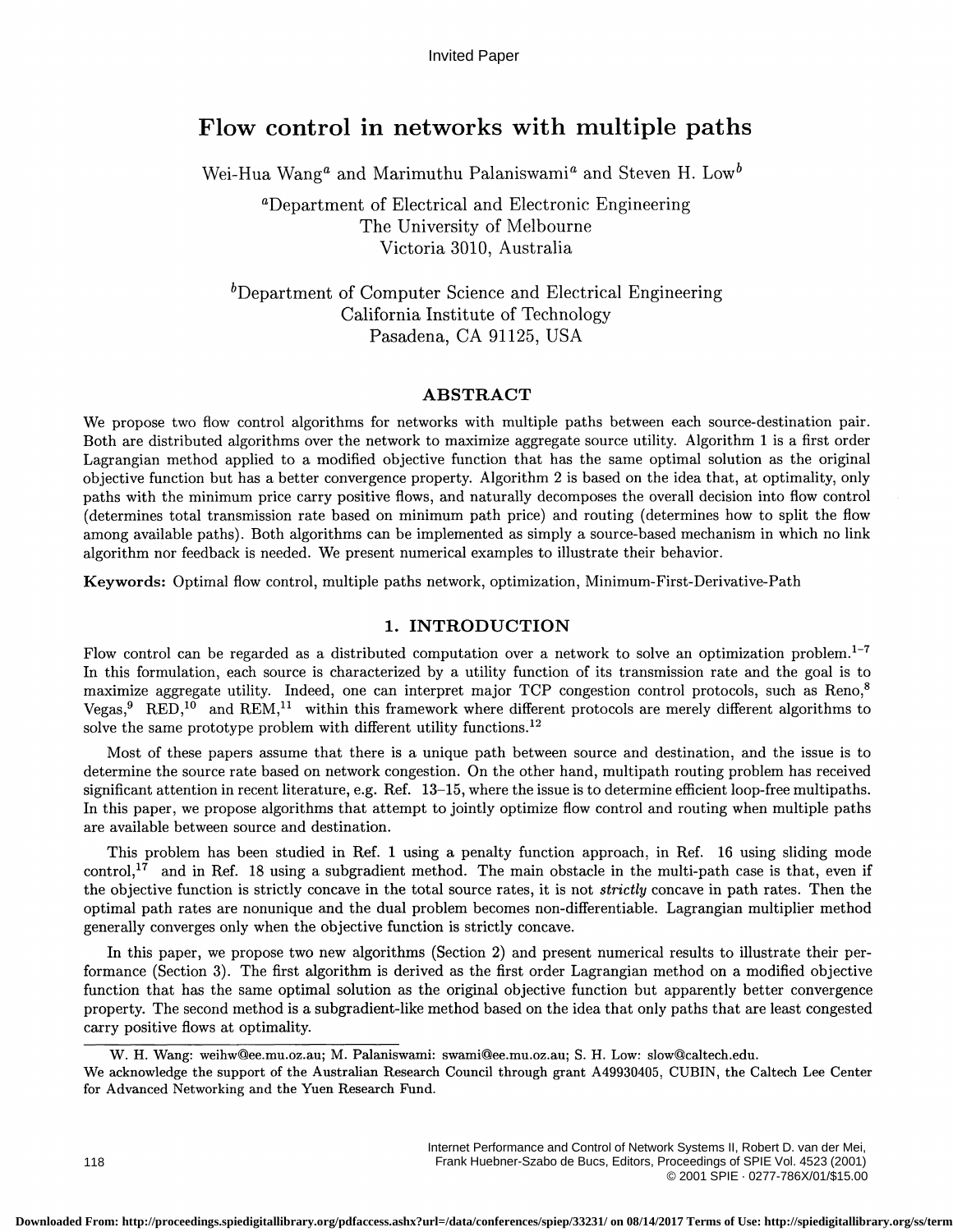#### 2. MODEL AND ALGORITHMS

#### 2.1. The optimization problem

Consider a network whose links are denoted by  $L = \{1, 2, ..., L\}$ . Let  $c_l$  be the capacity of link  $l \in L$  and  $c =$  $[c_1, c_2, \ldots, c_L]^T$ . Let  $S = \{1, 2, \ldots, S\}$  be the set of sources. Each source s has  $n_s$  available paths or routes from the source to the destination. Let the  $L \times 1$  vector  $R_{s,i}$  denote the set of links used by source  $s \in S$  on its path  $i \in \{1, 2, \ldots, n_s\}$ , whose *l*th element equals 1 if the path contains link l and 0 otherwise. The set of all the available paths of user s is defined by

$$
R_s=[R_{s,1},R_{s,2},\ldots,R_{s,n_s}]
$$

and the total paths in the network are defined by a  $L \times R$  routing matrix R,

$$
R=[R_1,R_2,\ldots,R_S]
$$

where  $R = n_1 + n_2 + \ldots + n_S$  is abused here to indicate both the routing matrix and the total number of the paths.

where  $K = n_1 + n_2 + ... + n_S$  is abused here to indicate both the routing matrix and the total number of the paths.<br>For each source s, let  $x_{s,i}$  be the rate of source s on path  $R_{s,i}$ , and  $x_s = \sum_{i=1}^{n_s} x_{s,i}$  be the total s at a total rate of  $x_s$ , it attains a utility  $U_s(x_s)$ . We assume that  $U_s : \mathbb{R}_+ \to \mathbb{R}$  is continuous, increasing and strictly concave. Let

$$
x = [x_{1,1}, \ldots, x_{1,n_1}, x_{2,1}, \ldots, x_{2,n_2}, \ldots, x_{n,1}, \ldots, x_{n,n_S}]^{\mathrm{T}} \in \Re_{+}^{R=n_1+n_2+\ldots+n_S}
$$

be the vector of all path rates of all sources.

Our objective is to choose the rates x so as to maximize the total utility  $\sum_{s\in S}U_s(x_s)$  subject to capacity constraints:

$$
\max_{x} \qquad \sum_{s \in S} U_s(x_s) \tag{1}
$$

subject to 
$$
x_s = \sum_{i=1}^{n_s} x_{s,i}, \quad m_s \le x_s \le M_s, \quad s \in S
$$
 (2)

$$
Rx \le c, \quad x \ge 0. \tag{3}
$$

The constraint (3) says that the total source rates at links l do not exceed the link capacities  $c_l$ . There exists a unique optimal solution for the source rates  $x_s$  since the objective function (1) is continuous and the feasible region (2) and (3) is compact. However, the set of path rates  $x_{s,i}$  may not be unique since the objective function is not strictly concave in x. Solving  $(1-3)$  directly is impractical in a real network since the rates are coupled through shared links. The key to a distributed and decentralized solution is to look at the following Lagrangian form and find a saddle-point solution.

#### Lagrangian multiplier

$$
L(x, u) = L(x, \overline{\lambda}, \underline{\lambda}, p, \mu)
$$
  
\n
$$
= \sum_{s \in S} (U_s(\sum_{i=1}^{n_s} x_{s,i}) + \overline{\lambda}_s(M_s - \sum_{i=1}^{n_s} x_{s,i}) - \underline{\lambda}_s(m_s - \sum_{i=1}^{n_s} x_{s,i})) - p^T(Rx - c) + \mu^T x
$$
  
\n
$$
= \sum_{s \in S} (U_s(\sum_{i=1}^{n_s} x_{s,i}) - \sum_{i=1}^{n_s} p^r_{s,i} x_{s,i} - \overline{\lambda}_s \sum_{i=1}^{n_s} x_{s,i} + \underline{\lambda}_s \sum_{i=1}^{n_s} x_{s,i})
$$
  
\n
$$
+ p^T c + \overline{\lambda}^T M - \underline{\lambda}^T m + \mu^T x
$$

where  $\lambda = [\lambda_1, \lambda_2, ..., \lambda_{S}]^T$ ,  $\Delta = [\Delta_1, \Delta_2, ..., \Delta_{S}]^T$ ,  $p = [p_1, p_2, ..., p_L]^T$ ,  $\mu = [\mu_{1,1}, ..., \mu_{1,n_1}, ..., \mu_{S,1}, ..., \mu_{S,n_S}]^T$ ,<br>  $M = [M_1, M_2, ..., M_S]^T$ ,  $m = [m_1, m_2, ..., m_S]^T$ , and  $u = (\overline{\lambda}, \underline{\lambda}, p, \mu)$  are all nonnegative, and  $p_{s,i}^r = p^T R$ per unit bandwidth at link *l*, and  $p_{s,i}^r$  as the path price, the sum of all link prices on path  $R_{s,i}$ . Kuhn-Tucker theorem directly provides the optimality condition for our problem: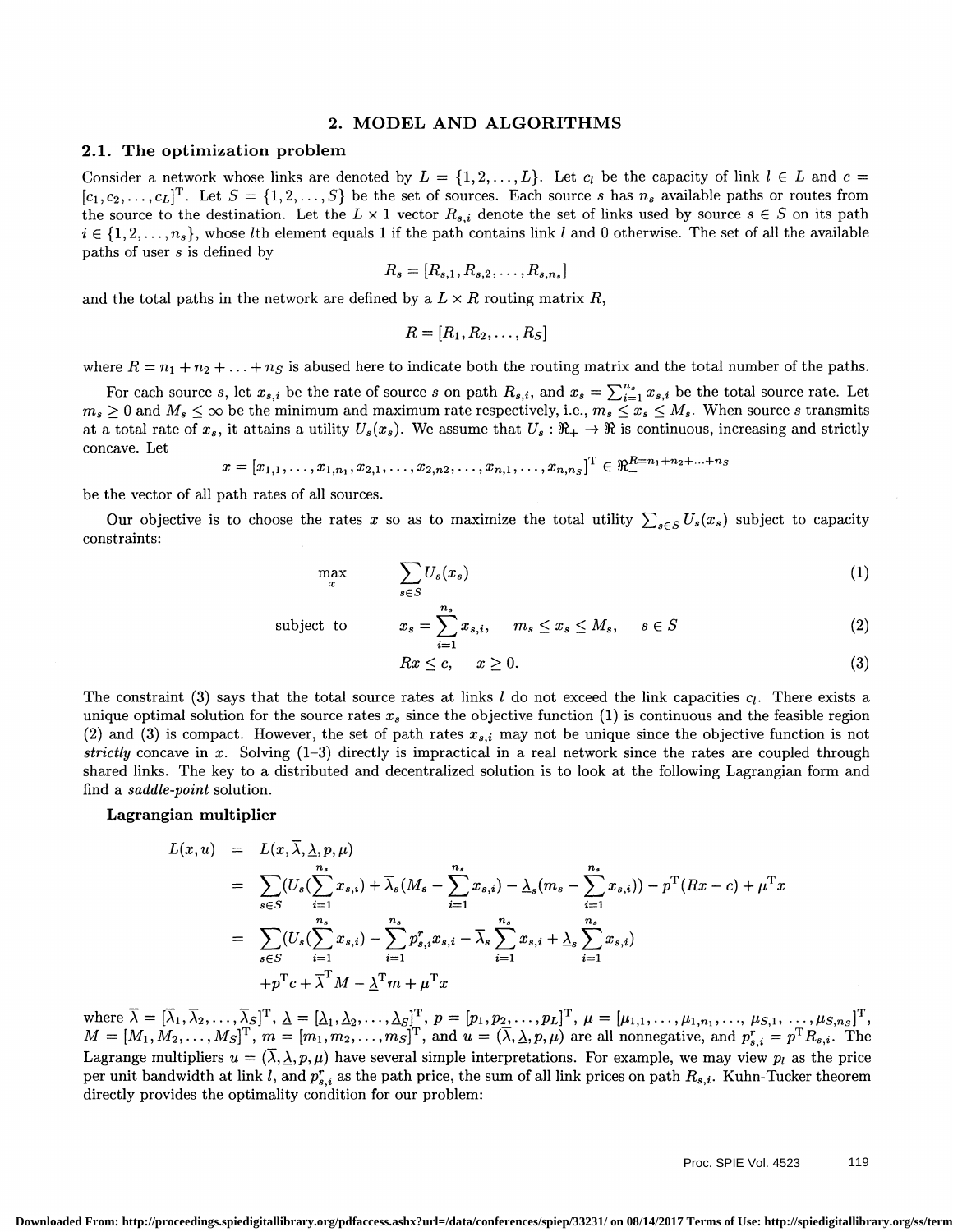**Theorem 1.** The optimal solution of the path rates  $x_{s,i}$  in problem (1)–(3) must satisfy

$$
U_s'(x_s) - \overline{\lambda}_s + \underline{\lambda}_s = p_{s,i}^r - \mu_{s,i} \tag{4}
$$

$$
\mu_{s,i}x_{s,i} = 0 \tag{5}
$$

$$
\overline{\lambda}_s(M_s - x_s) = 0 \tag{6}
$$

$$
\begin{array}{rcl}\n\Delta_s(m_s - x_s) & = & 0, \quad s \in S, \quad i = 1, 2, \dots, n_s \\
p_l(x^l - c^l) & = & 0, \quad l \in L\n\end{array} \tag{7}
$$

 $p_l(x^l - c^l) = 0, \quad l \in L$ <br>for some  $\mu_{s,i} \geq 0, \overline{\lambda}_s \geq 0, \underline{\lambda}_s \geq 0$ , and  $p_l \geq 0$ , where source rate  $x_s = \sum_{i=1}^{n_s} x_{s,i}$ , link flow  $x^l = R_l x$  in which  $R_l$ .<br>denotes the *l*th row of routing matrix R.

From (4) and (5) we see that, at optimality, the prices on paths  $R_{s,i}$  that carry positive flows  $x_{s,i} > 0$  must be minimum, and hence equal, among all the paths  $R_s$  of source s. Moreover, the optimal source rates are given by

$$
x_s^* = \sum_{R_{s,i}^* \in R_s^*} x_{s,i}^* = [U_s^{'-1}(p_s^{r^*})]_{m_s}^{M_s}
$$
  
and  $x_{s,i} = 0$  if  $p_{s,i}^r > p_s^{r^*}$ 

where path  $R_{s,i}^*$  has the minimum path price  $p_{s,i}^{r^*} = p_s^{r^*}$ , and  $R_s^*$  defines the set of all minimum price paths  $R_{s,i}^*$  of source s.

## 2.2. Algorithm 1

In this subsection, we present a distributed Algorithm 1 using the Arrow-Hurwicz gradient method.<sup>19</sup> When the objective function is not strictly concave, such as ours, it is well known that a first order Lagrangian algorithm may oscillate. The algorithm presented below has converged in all our numerical experiments, even though we do not yet have a proof of its convergence.

The idea is to applied the first order Lagrangian method to the following modified objective function:

$$
\max_{x,\overline{x}} \quad \sum_{s \in S} U_s(\sum_{i=1}^{n_s} x_{s,i}) - \sum_{s \in S} \sum_{i=1}^{n_s} \frac{1}{2} (x_{s,i} - \overline{x}_{s,i})^2
$$
 (8)

where  $\bar{x}_{s,i}$  is an augmented variable. If  $(x,\bar{x})$  is a maximizer of (8) subject to the constraints (2) and (3), then x must also be an optimal solution of the original problem (1-3). This is because at optimality,  $x = \bar{x}$  so that the added non-positive term is zero. With the non-positive term  $-\sum_{s\in S}\sum_{i=1}^{n_s}\frac{1}{2}(x_{s,i}-\overline{x}_{s,i})^2$ , the modified objective function becomes strictly concave in x for a fixed  $\bar{x}$ , and strictly concave in  $\bar{x}$  for a fixed x. It is however not *strictly* concave in  $(x,\overline{x})$ .

Based on Arrow-Hurwicz gradient method, we have the following optimization algorithm

$$
x_{s,i}(t+1) = [(1-\gamma)x_{s,i}(t) + \gamma \overline{x}_{s,i}(t) + \gamma(U_s'(x_s(t)) - \overline{\lambda}_s(t) + \underline{\lambda}_s(t) - p_{s,i}^r(t))]^+
$$
  

$$
\overline{x}_{s,i}(t+1) = (1-\gamma)\overline{x}_{s,i}(t) + \gamma x_{s,i}(t) x_s(t+1) = \sum_{i=1}^{n_s} x_{s,i}(t+1) \overline{\lambda}_s(t+1) = [\overline{\lambda}_s(t) - \gamma(M_s - x_s(t))]^+
$$
  

$$
\underline{\lambda}_s(t+1) = [\underline{\lambda}_s(t) + \gamma(m_s - x_s(t))]^+
$$
  

$$
p_l(t+1) = [p_l(t) + \gamma(x^l(t) - c_l)]^+
$$

where  $\gamma > 0$  is a small step size, and  $[z]^+ = \max\{0, z\}, x^l = R_l x$  is the aggregate source rate at link  $l$  in which  $R_l$ . is the *l*th row of routing matrix R, and  $p_{s,i}^r = p^T R_{s,i}$  is the path price for routing  $R_{s,i}$ . Then we have the following synchronous flow control algorithm for multiple paths.

# Algorithm 1:

#### Source s's algorithm:

At times  $t = 1, 2, \ldots$ , source s:

120 Proc. SPIE Vol. 4523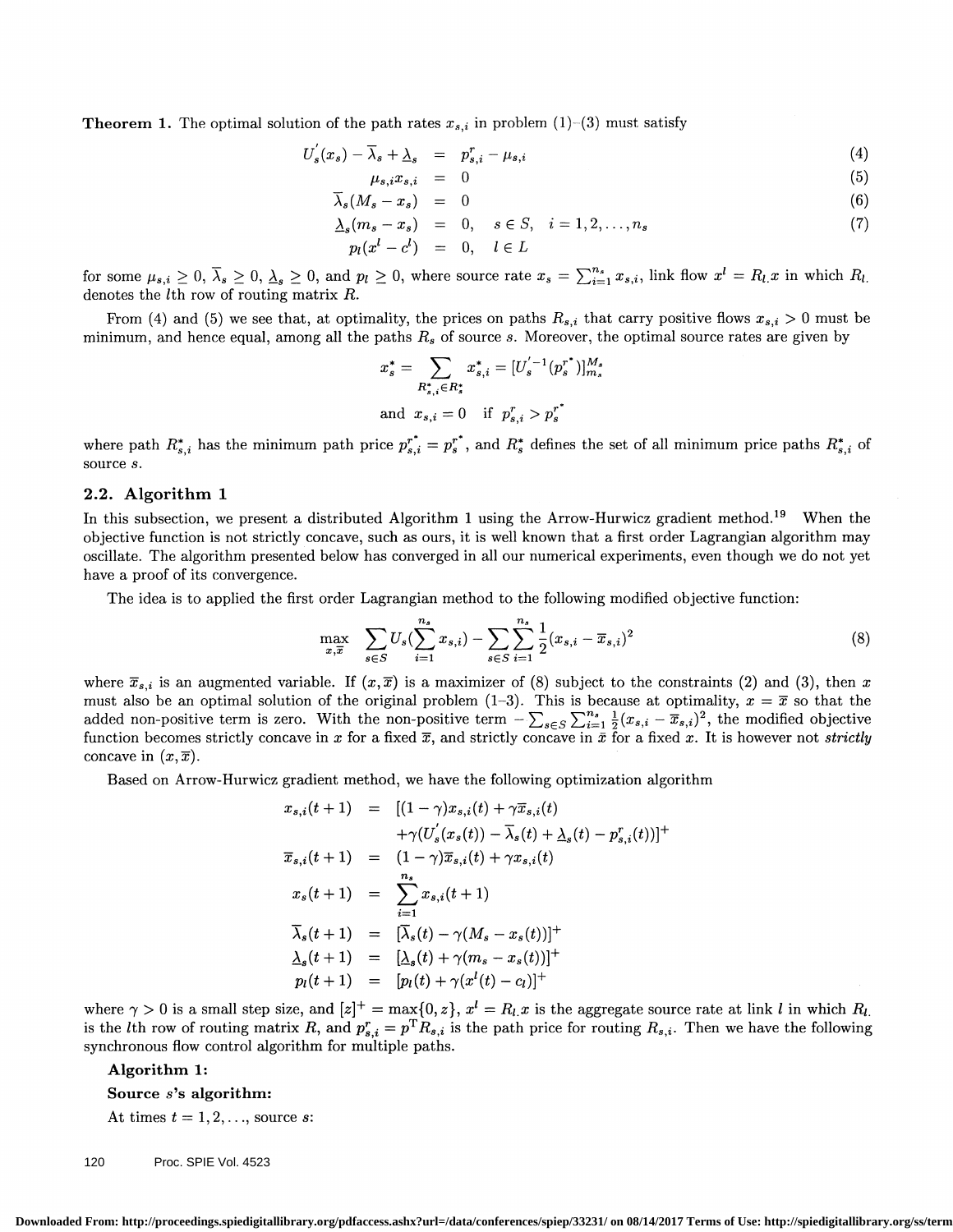- 1. Receives from the network the path prices  $p_{s,i}^r(t) = p^T(t)R_{s,i}$  for all its paths  $R_{s,i}$ ,  $i = 1, 2, ..., n_s$ .
- 2. Updates the path rate  $x_{s,i}(t + 1)$ , its optimal estimation  $\overline{x}_{s,i}(t + 1), i = 1, 2, \ldots, n_s$  and the source rate  $x_s(t + 1)$

$$
x_{s,i}(t+1) = [(1-\gamma)x_{s,i}(t) + \gamma \overline{x}_{s,i}(t) + \gamma (\overline{U}'_s(x_s(t)) - \overline{\lambda}_s(t) + \underline{\lambda}_s(t) - p_{s,i}^r(t))]^+\n\n\overline{x}_{s,i}(t+1) = (1-\gamma)\overline{x}_{s,i}(t) + \gamma x_{s,i}(t)
$$
\n(10)

$$
x_s(t+1) = \sum_{i=1}^{n_s} x_{s,i}(t+1)
$$

3. Computes the new Lagrangian multipliers  $\overline{\lambda}(t + 1)$  and  $\underline{\lambda}(t + 1)$  for the next step

$$
\overline{\lambda}_s(t+1) = [\overline{\lambda}_s(t) - \gamma(M_s - x_s(t))]^+\
$$
  

$$
\underline{\lambda}_s(t+1) = [\underline{\lambda}_s(t) + \gamma(m_s - x_s(t))]^+\
$$

4. Communicates the new flow rate  $x_{s,i}(t + 1)$  to all the links which contained in paths  $R_{s,i}$ .

# Link  $l$ 's algorithm:

At times  $t = 1, 2, \ldots$ , link l:

- 1. Receives flow rates  $x_{s,i}(t)$  for all paths  $R_{s,i}$  that contain link l.
- 2. Computes a new price

$$
p_l(t+1) = [p_l(t) + \gamma(x^l(t) - c_l)]^+(1)
$$

where  $x^l = R_l x$ .

3. Communicates new prices  $p_l(t + 1)$  to all the sources whose path  $R_{s,i}$  contains link l.

From (10),  $\overline{x}_{s,i}(t)$  is a low-pass version of  $x_{s,i}(t)$ . If the algorithm converges, then  $(x_{s,i}(t) - \overline{x}_{s,i}(t))$  will converge to zero. By subtracting (10) from (9), we see that either  $x_{s,i}(t) \to 0$  or

$$
U_s^{'}(x_s(t)) - \overline{\lambda}_s(t) + \underline{\lambda}_s(t) - p_{s,i}^r(t) \longrightarrow 0
$$

as  $t \longrightarrow \infty$ . This is the Kuhn-Tucker condition, and hence the limit point must be optimal.

When source  $s$  has only a single path, then the source algorithm is simplified to:

$$
x_s(t+1) = [x_s(t) + \gamma (U_s'(x_s(t)) - p_s''(t))]_{m_s}^{M_s}
$$
\n(12)

which is a 'smoothed' version of the algorithm in Ref. 3. A popular utility function is  $U_s(x_s) = a_s \log x_s$ . Then (12) becomes:

$$
x_s(t+1) = [x_s(t) + \gamma(\frac{a_s}{x_s(t)} - p_s^r(t))]_{m_s}^{M_s}
$$
\n(13)

As observed in Ref. 20, since  $U_s'(x_s(t)) = a_s/x_s(t)$  is large when  $x_s(t)$  is small, (13) can lead to severe rate and queue oscillation. To damp the oscillation, (13) can be modified to:

$$
x_s(t+1) = [x_s(t) + \alpha(a_s - p_s^r(t)x_s(t))]_{m_s}^{M_s}
$$

where  $\alpha$  is the new step size. It is a discrete version of the primal algorithm in Ref. 1.

The same modification can be applied to the multi-path case where (9) is modified to:

$$
x_{s,i}(t+1) = [(1-\gamma)x_{s,i}(t) + \gamma \overline{x}_{s,i}(t) + \alpha(a_s - (\overline{\lambda}_s(t) - \underline{\lambda}_s(t) + p_{s,i}^r(t))x_s(t))]^+
$$
(14)

## Proc. SPIE Vol. 4523 121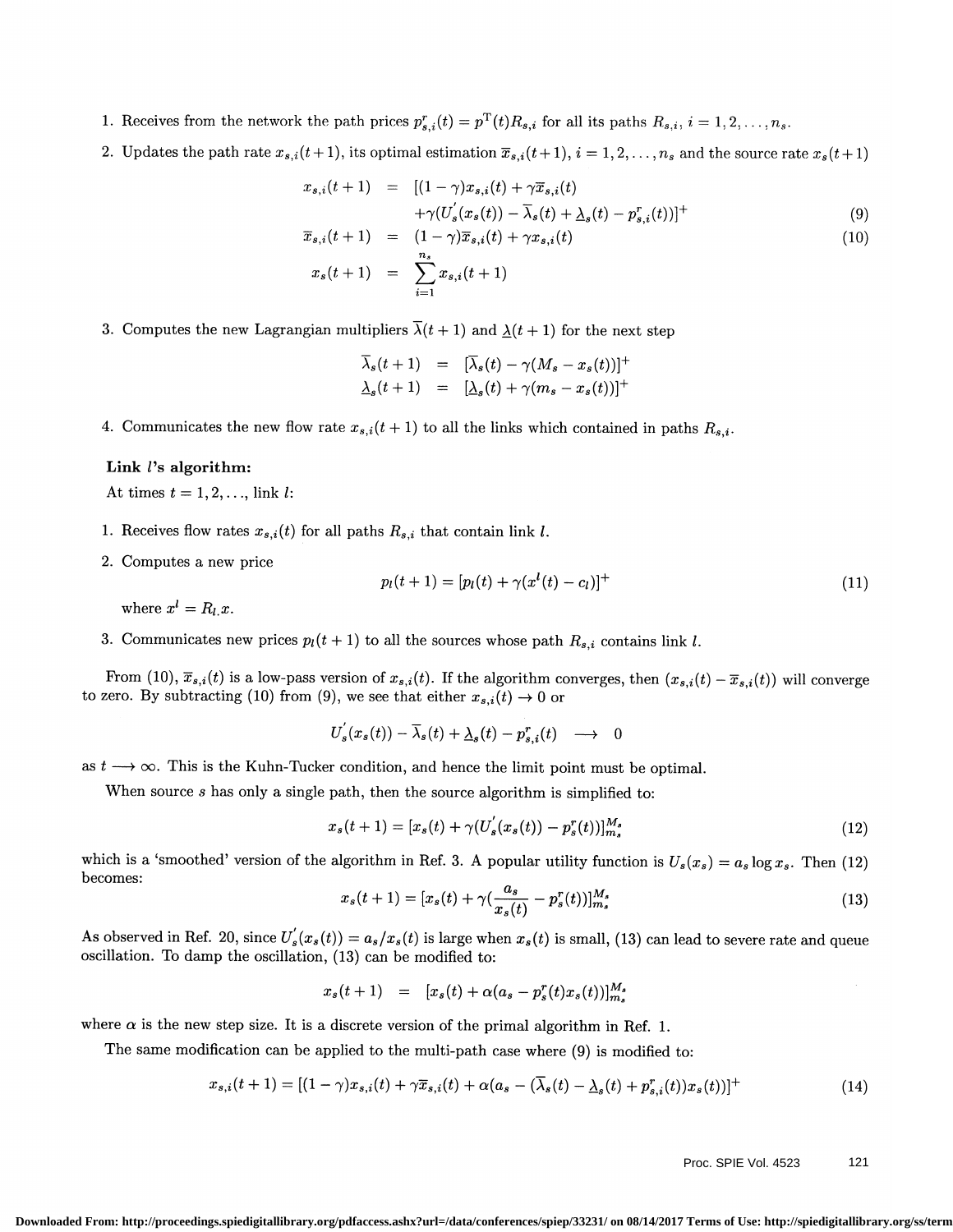#### 2.3. Algorithm 2

Algorithm 1 is derived by applying the Lagrange first order method to a modified objective function that has the same optimal solution as the original objective function. In this subsection, we present another algorithm based on a subgradient method. It decomposes the source algorithm into a flow control problem, which determines the total source rate, and a routing problem, which decides how to split the total rate among a set of least congested paths.

Recall that (4) and (5) in Theorem 1 imply that at optimality, only those paths that have the minimum price carry a positive flow. This is the idea of minimum first derivative path discussed in, e.g., Ref. 21. Indeed,  $(4)-(7)$ imply that if  $p_s^*$  is minimum path price among  $R_s$ , then the optimal total source rate  $x_s^*$  is given by:

$$
x_s^* = \sum_{R_{s,i}^* \in R_s^*} x_{s,i}^* = [U_s^{'-1}(p_s^{r^*})]_{m_s}^{M_s} \text{ and } x_{s,i} = 0 \text{ if } p_{s,i}^r > p_s^{r^*}
$$
(15)

where path  $R_{s,i}^*$  has the minimum path price  $p_{s,i}^{*} = p_s^{*}$ .

The condition (15) suggests a way to adapt the total source rate to congestion, but it does not specify how the total rate should be split among the available paths. A naive approach is to simply split it *evenly only* along paths that have the least current price. This algorithm however does not converge, e.g. , when multiple paths have different link capacity. We present a routing strategy, based on the idea of Bertsekas, $^{21}$  that has a better convergence property. Algorithm 2 below uses the same link algorithm as in Algorithm I to update the link prices. The source algorithm is decomposed into two decisions, flow control and routing.

Flow control at source s:

$$
x_s(t+1) = [U_s^{'-1}(p_s^{r^*}(t))]_{m_s}^{M_s}
$$
  

$$
p_s^{r^*}(t) = \min_{i=1,2,...,n_s} p_{s,i}^{r}(t)
$$

Hence, at each step  $t + 1$ , source s sends at a rate  $x_s(t + 1)$  determined by the minimum path price  $p_s^{r^*}(t)$ .

Routing at source s:

$$
x_{s,i}(t+1) = [x_{s,i}(t) - \gamma(p_{s,i}^r(t) - p_s^{r^*}(t))]^+ \text{ for all } i = 1, 2, ..., n_s
$$
 (16)

• Pick any  $R_{s,j}$  that has the minimum price and set its rate to:

$$
x_{s,j}(t+1) = [x_s(t+1) - \sum_{i=1,\dots,j-1,j+1,\dots,n_s} x_{s,i}(t+1)]^+
$$
(17)

Hence, at each step  $t + 1$ , the rates on all paths that cost more than the minimum are reduced by an amount proportional to the excess price, and the rate on one of the minimally priced paths is increased, so that the new rates on all paths sum to the new total source rate determined in the flow control decision. When the algorithm converges, only paths with the minimum price will carry positive flows.

# Algorithm 2.:

# Link  $l$ 's algorithm:

At times  $t = 1, 2, \ldots$ , link l:

- 1. Receives flow rates  $x_{s,i}(t)$  for all paths  $R_{s,i}$  that contain link l.
- 2. Computes a new price

$$
p_l(t+1) = [p_l(t) + \gamma(x^l(t) - c_l)]^+
$$
\n(18)

where  $x^l = R_l x$ .

3. Communicates new prices  $p_l(t + 1)$  to sources s whose path  $R_{s,i}$  contains link l.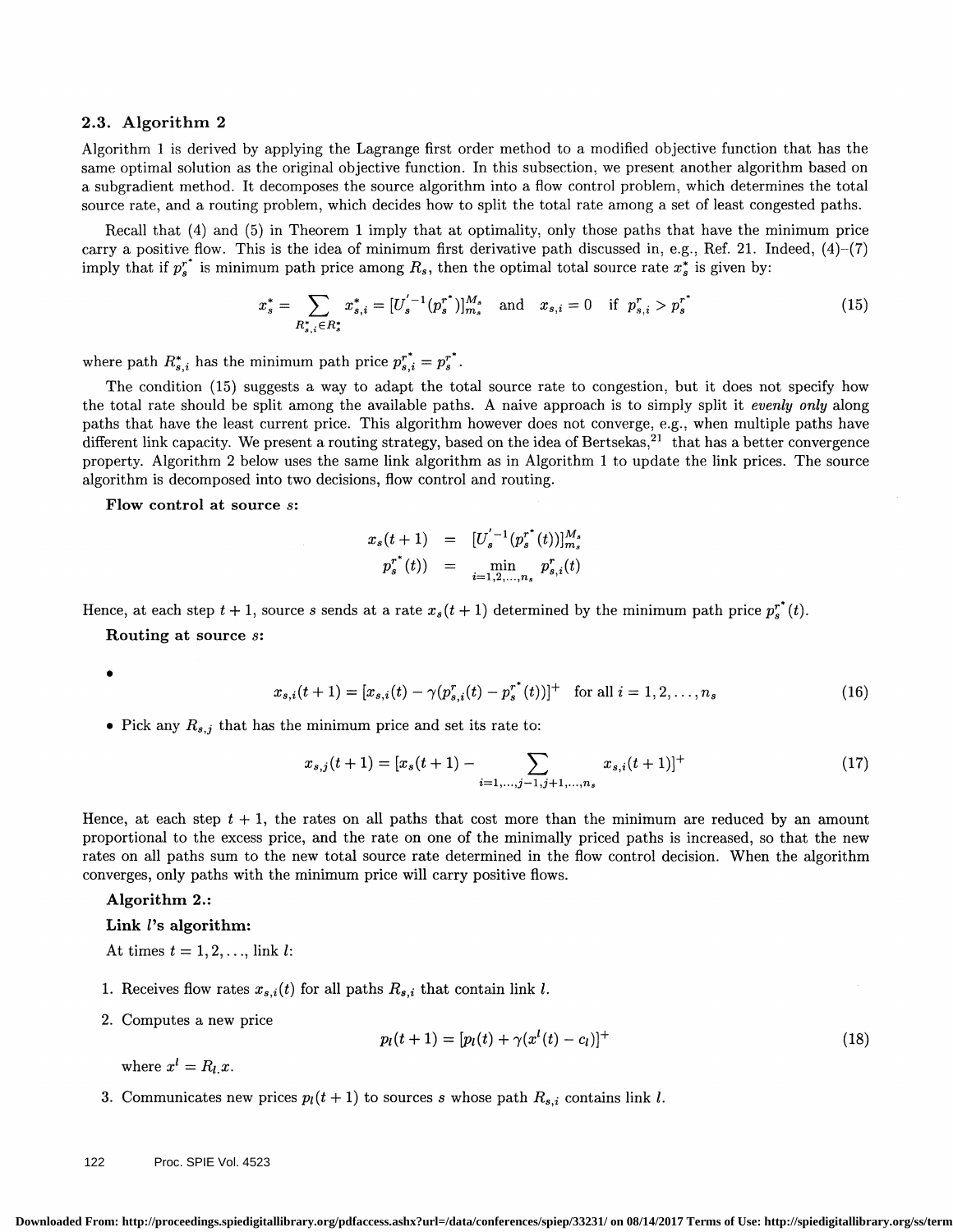#### Source s's algorithm:

At times  $t = 1, 2, \ldots$ , source s:

- 1. Receives from the network the path prices  $p_{s,i}^r(t) = p^T(t)R_{s,i}$  for all its paths  $R_{s,i}$ ,  $i = 1, 2, ..., n_s$ , and decides the minimum path price  $p_s^{r^*}(t) = \min_{i=1,2,\dots,n_s} p_{s,i}^r(t)$ .
- 2. Updates the source rate  $x_s(t + 1)$

$$
x_s(t+1) = (U_s'(p_s^{r^*}(t))]_{m_s}^{M_s}
$$
\n(19)

3. Updates the path rate  $x_{s,i}(t + 1)$  on path  $R_{s,i}$ 

$$
x_{s,i}(t+1) = [x_{s,i}(t) - \gamma(p_{s,i}^r(t) - p_s^{r^*}(t))]^+
$$
\n(20)

4. Picks any path  $R_{s,j}$  that has the minimum price and set its rate to

$$
x_{s,j}(t+1) = [x_{s,t+1} - \sum_{i=1,\dots,j-1,j+1,\dots,n_s} x_{s,i}(t+1)]^+
$$
(21)

5. Communicates all the new flow rate  $x_{s,i}(t + 1)$  to links l contained in paths  $R_{s,i}$ .

# 2.4. Implementation

Both Algorithms 1 and 2 require communication between sources and links: source s must obtain the sum  $p_{s,i}^r(t)$  of link prices in its paths  $R_{s,i}$  for  $i = 1, 2, \ldots, n_s$ , and link l must obtain the aggregate source rate  $x^l(t)$ . To eliminate the need for source-to-link communication, link l can measure the local aggregate *input* rate  $\hat{x}^{l}(t)$  and use that to approximate the aggregate source rate  $x^{(i)}(t)$ , as suggested in Ref. 22. Hence the link algorithm (11) is modified to

$$
p_l(t+1)=[p_l(t)+\gamma(\hat{x}^l(t)-c_l)]^+
$$

where  $\hat{x}^{l}(t)$  is the aggregate input rate measured by link l at time t.

In the reversed direction, a marking scheme is proposed in Ref. 11,20 to communicate path prices to sources using a single bit. In this subsection, we propose a way to communicate path prices *implicitly*, i.e., a source deduces the aggregate price on each path from observed round trip time without the need for explicit feedback from links. The idea is to use a different step size  $\frac{\beta}{c}$  at each link l:

$$
p_l(t+1) = [p_l(t) + \frac{\beta}{c_l}(\hat{x}^l(t) - c_l)]^+
$$
\n(22)

Since queue length evolves according to:

$$
b_l(t+1) = [b_l(t) + (\hat{x}^l(t) - c_l)]^+
$$

multiplying both sides by  $\frac{\beta}{c_i}$ , we have

$$
\frac{\beta}{c_l}b_l(t+1) = \left[\frac{\beta}{c_l}b_l(t) + \frac{\beta}{c_l}(\hat{x}^l(t) - c_l)\right]^+(23)
$$

Comparing (23) with (22), we see that link price at time t is proportional to the current queuing delay  $q_l(t) := b_l(t)/c_l$  at link l:

$$
p_l(t) = \beta \frac{b_l(t)}{c_l} = \beta q_l(t)
$$

The price on path  $R_{s,i}$  is then proportional to the *end-to-end* queuing delay at time t:

$$
p_{s,i}^r(t) = p^{\mathrm{T}}(t)R_{s,i} = \beta q^{\mathrm{T}}(t)R_{s,i}
$$

Given end-to-end propagation delay  $PD_{s,i}^r$ , the end-to-end queue delay  $q^T(t)R_{s,i}$ , and hence the aggregate price, can be deduced from the round trip time  $RTT_{s,i}^r(t)$  observed at the source:

$$
p_{s,i}^r(t) = q^{\mathrm{T}}(t)R_{s,i} = \beta(RTT_{s,i}^r(t) - PD_{s,i}^r(t))
$$

In practice, the propagation delay  $PD_{s,i}^r$  can be estimated by the minimum  $RTT_{s,i}^r(t)$  observed so far. The idea of using queue delay as a congestion measure and extracting it from round trip time has been used in Ref. 6,7,9,23.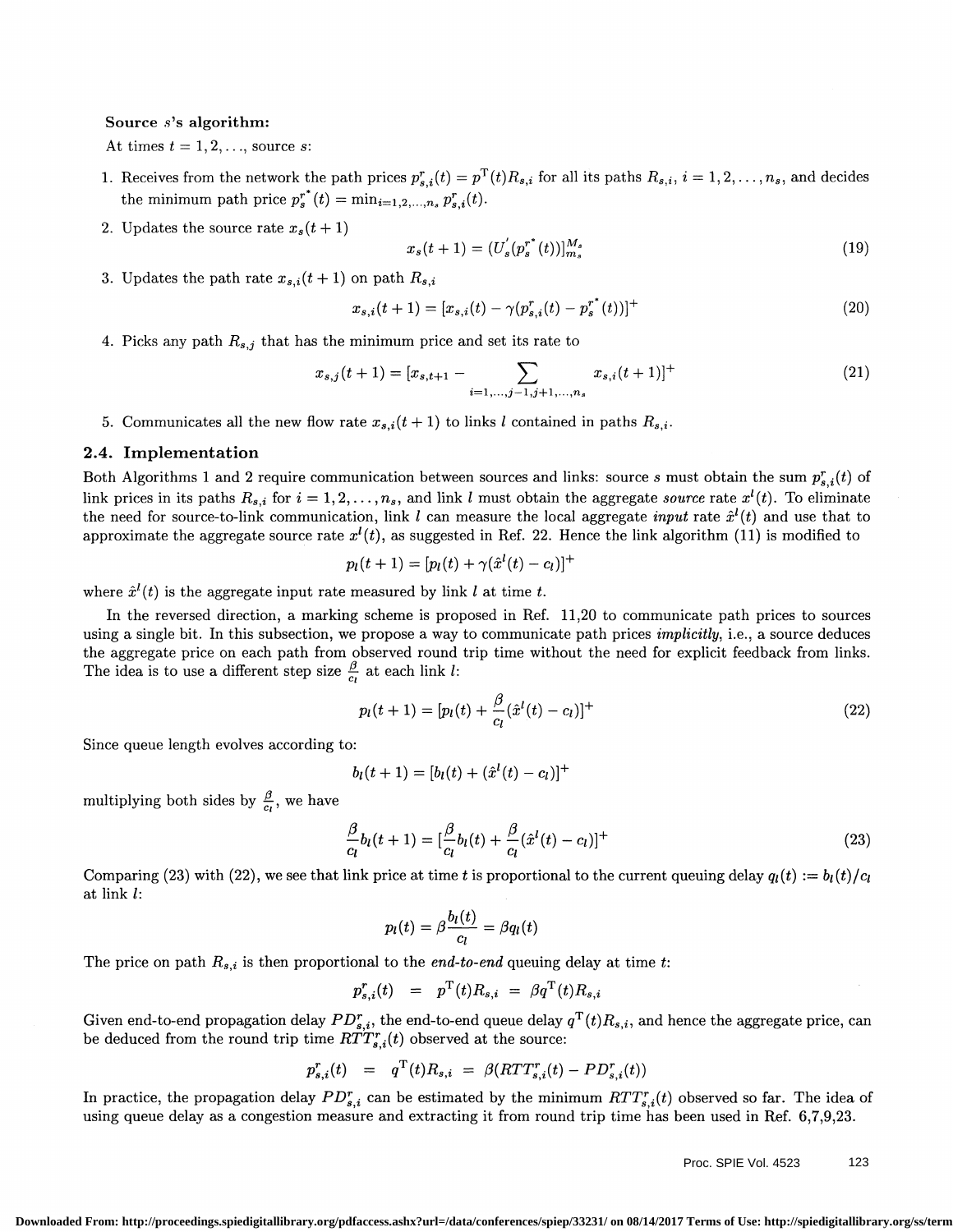

Figure 1. Network topology of Example 1.

#### 3. EXAMPLES AND SIMULATIONS

In this section we present numerical results on two network topologies. In the first example both Algorithms 1 and 2 converge; we also show the behavior of Lagrangian method applied to the original objective function as opposed to the modified objective function used in Algorithm 1 and the behavior of the recent algorithm of Ref. 18.

#### Example 1:

Consider the following simple network which consists 3 unidirectional links labeled Li, L2 and L3 with capacities  $c = (1, 2, 3)$  as shown in Fig. 1. There is a single source with the utility function  $U_1(x_1) = \log x_1$ . Its total rate  $x_1$  is upper bounded by 5 and it routes its flow along two paths,  $(L1 \rightarrow L3)$  with path rate  $x_{1,1}$  and  $(L2 \rightarrow L3)$  with path rate  $x_{1,2}$ .

We have run both Algorithms 1 and 2 on this network, with the modification (14) and step sizes  $\alpha = 0.1$ ,  $\beta = 0.02$ and  $\gamma = 0.02$ . The results are shown in Fig. 3 and Fig. 4 for Algorithm 1 and 2 respectively. For both algorithms, source rate  $x_1$  and path rate  $x_{1,1}$  and  $x_{1,2}$  converge to the optimal point  $(3,1,2)$ , and the path prices converge to  $U_1(3)=\frac{1}{3}.$ 

Fig. 5 shows the behavior of Algorithm 1 when  $\gamma = 0$ . This corresponds to a first order Lagrangian method on the original objective function (1). As expected, the algorithm does not converge. This motivated the modification that leads to Algorithm 1.

Fig. 6 shows the behavior of the algorithm of Ref. 18, with a  $\kappa = 4$  and step size  $\lambda = 0.01$ . As expected, it converges to a limit cycle in a small neighborhood of the optimal.

# Example 2

The network consists 6 unidirectional links labeled L1, L2, ..., L6 as shown in Fig. 2. Link capacities are  $c = (20, 25, 20, 60, 60, 60)$ . It is shared by two sources 1 and 2. Source 1 with a total rate of  $x_1$  uses the paths:  $(L1 \rightarrow L4 \rightarrow L5)$  with rate  $x_{1,1}$  and  $(L2 \rightarrow L4 \rightarrow L5)$  with rate  $x_{1,2}$ . Source 2 with a total rate of  $x_1$  uses the paths:  $(L2 \rightarrow L4 \rightarrow L6)$  with rate  $x_{2,1}$  and  $(L3 \rightarrow L4 \rightarrow L6)$  with rate  $x_{2,2}$ . Sources s have utility functions  $U_s(x_s) = a_s \log(x_s)$  and minimum and maximum source constraints  $m_s$  and  $M_s$ .

The simulation proceeds in three stages

• Stage 1:  $t = 0 \rightarrow 1000$ 

 $a_1 = 10$ ,  $a_2 = 20$ , neither source has rate constraints, i.e.,  $m_s = 0$  and  $M_s = \infty$ .

• Stage 2:  $t = 1001 \rightarrow 2000$ 

Source 2 increases  $a_2$  to 50.

• Stage 3:  $t = 2001 \rightarrow 3000$ 

Source 1 adds minimum source rate requirement  $m_1 = 30$ .

Fig. 7 shows the behavior of Algorithm 1, with the step sizes  $\alpha = 0.1$ ,  $\beta = 0.1$  and  $\gamma = 0.1$ .

• Stage 1: Source rates  $x_1(t)$  and  $x_2(t)$  climb rapidly and converge to the optimal rates (20, 40), and their path rates converge to an equilibrium. Also the path prices converge 0.5, the value of  $U_1(20)$  and  $U_2(40)$ .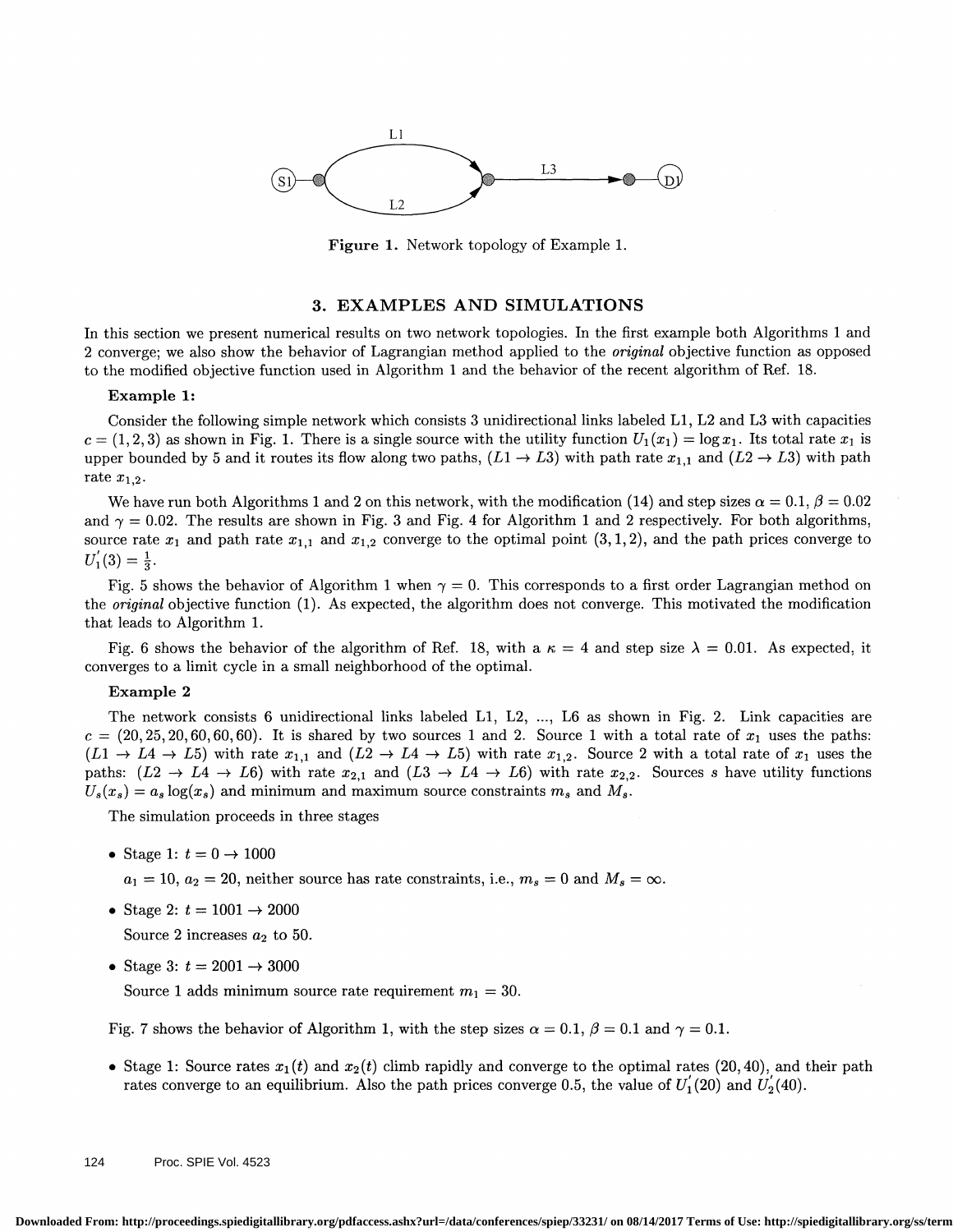

Figure 2. Network topology of Example 2.

- Stage 2: When source 2 increases its  $a_2$  to 50, source rate  $x_2(t)$  increases and exhausts the bandwidth of both links L2 and L3 to achieve a maximal rate 45. Source 1 transmits its flow  $x_1(t)$  only across L1 and has a rate 15. Its path rate  $x_{1,2}(t)$  drops to 0. The path price  $p_{1,1}^r(t)$  converges to  $U_1(15) = \frac{2}{3}$  and the other path price converges to  $U'_{2}(45) = \frac{10}{6}$ .
- Stage 3: Since a minimal rate requirement of 30 is added to source 1,  $x_1(t)$  increases from 15 to 30, and  $x_2(t)$ drops to 30. All path prices converge to a value  $U_2(30) = \frac{5}{3}$ , and path rates converge to their equilibria.

Fig. 8 shows the simulation results with Algorithm 2 using  $\beta = 0.1$  and  $\gamma = 0.2$ . The source and path prices converge to the same values as in Fig. 7 for Algorithm 1. The path rates also converge, but the path rates in stages i and 3 are slightly different from those of Fig. 7. This confirms that optimal path rates are generally nonunique.

# 4. CONCLUSION AND FUTURE WORKS

In this paper, we propose two flow control algorithms for networks with multiple paths between source-destination pairs. Algorithm i is a first order Lagrangian method on a modified objective function that has the same optimal solution as the original objective function but has a better convergence property. Algorithm 2 is based on the idea that, at optimality, only paths with the minimum price carry positive flows, and naturally decomposes the overall decision into flow control (determines total transmission rate based on minimum path price) and routing (determines how to split the flow among available paths) . Both algorithms can be implemented as simply a sourcebased mechanism in which no link algorithm nor feedback is needed. We have presented numerical examples to illustrate their behavior. It would be interesting to prove their convergence analytically.

## REFERENCES

- i. F. P. Kelly, A. Maulloo, and D. Tan, "Rate control for communication networks: Shadow prices, proportional fairness and stability," Journal of Operations Research Society 49, pp. 237-252, March 1998.
- 2. R. J. Gibbens and F. P. Kelly, "Resource pricing and the evolution of congestion control," Automatica 35, pp. i969—i985, December i999.
- 3. S. H. Low and D. E. Lapsley, "Optimal flow control, I: basic algorithm and convergence," IEEE/ACM Transactions on Networking 7, pp. 861-874, December 1999.
- 4. J. Golestani and S. Bhattacharyya, "End-to-end congestion control for the Internet: A global optimization framework," in Proceedings of International Conference on Network Protocols (ICNP), October 1998.
- 5. S. Kunniyur and R. Srikant. End—to—end congestion control schemes: utility functions, random losses and ECN marks. In *Proceedings of IEEE Infocom*, March 2000.
- 6. J. Mo and J. Wairand, "Fair end-to end window-based congestion control," IEEE/ACM Transactions on Networking 8, pp. 556-567, October 2000.
- 7. R. La and V. Anantharam. Charge-sensitive TCP and rate control in the Internet. In Proceedings of IEEE Infocom, March 2000.
- 8. V. Jacobson, "Congestion avoidance and control," in Proceedings of SIGCOMM 1988, August 1988. An updated version is available via ftp://ftp.ee.lbl.gov/paper/congavoid.ps.Z.
- 9. L. S. Brakmo and L. L. Peterson, "TCP Vegas: end to end congestion avoidance on a global Internet," IEEE Journal of Selected Areas in Communications 13, pp. 1465—1480, October 1995.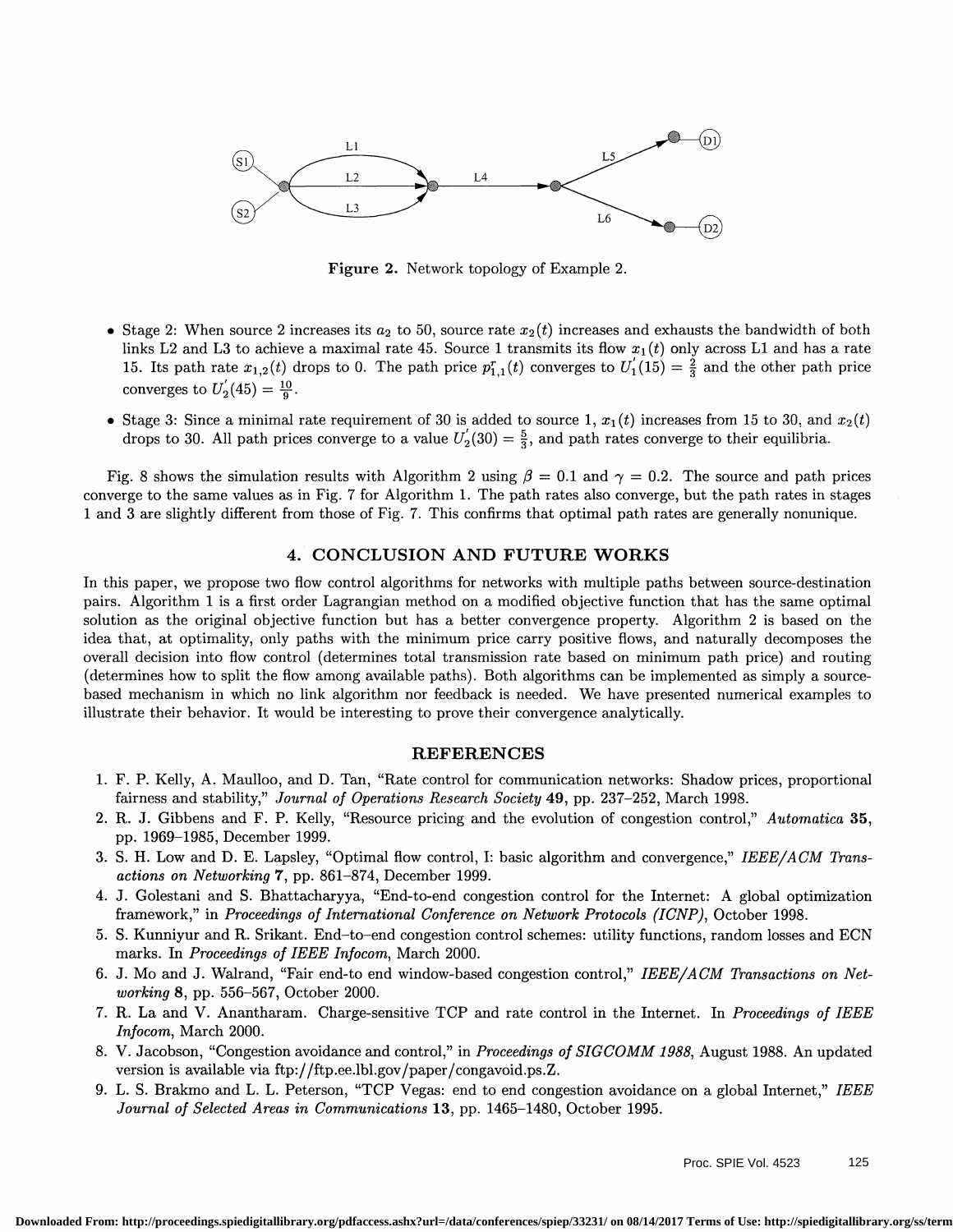- 10. S. Floyd and V. Jacobson. Random early detection gateways for congestion avoidance. IEEE/ACM Trans. on  $Networking, 1(4):397-413, August 1993. \text{ ftp.}/\text{ftp.e.}$ lbl.gov/papers/early.ps.gz.
- 11. S. Athuraliya, V. H. Li, S. H. Low, and Q. Yin. REM: active queue management. IEEE Network, 2001. http://netlab.caltech.edu.
- 12. S. H. Low. A duality model of TCP flow controls. In Proceedings of ITC Specialist Seminar on IP Traffic Measurement, Modeling and Management, September 18-20 2000. http://netlab.caltech.edu.
- 13. J. Chen, P. Drushel, and D. Subramanian, "An efficient multi-path forwarding method," in Proceedings of IEEE INFOCOM 1998, March 1998.
- 14. J. Chen, P. Drushel, and D. Subramanian, "A simple, pratical, distributed multi-path routing algorithm," Tech. Rep. 98-320, Rice University, 1998.
- 15. S. Vutukury and J. J. Garcia-Luna-Aceves, "MPATH: a loop-free multipath routing algorithm," Elsevier Journal of Microprocessors and Microsystems 24, pp. 319—327, 2000.
- 16. A. Lagoa and H. Che, "Decentralized optimal traffic engineering in the Internet," 2000. Submitted for publication.
- 17. V. I. Utkin, Sliding Modes in Control Optimization, Springer-Verlag, Berlin, 1992.
- 18. K. Kar, S. Sarkar, and L. Tassiulas, "Optimization based rate control for multipath sessions," Tech. Rep. 2001-1, Institute for Systems Research, University of Maryland, 2001.
- 19. K. J. Arrow, L. Hurwicz, and H. Uzawa, Studies in Linear and Nonlinear Programming, Stanford University Press, 1958.
- 20. 5. Athuraliya and S. H. Low, "Optimization flow control, II: Implementation" ,2000. Submitted for publication.
- 21. D. Bertsekas and J. N. Tsitsiklis, Parallel and Distributed Computation, Prentice Hall, 1989.
- 22. 5. H. Low, "Optimization flow control with on-line measurement," in Proceedings of the 16th International Teletraffic Congress, (Edinburgh, UK), June 1999.
- 23. S. H. Low, L. Peterson, and L. Wang. Understanding Vegas: a duality model. In Proceedings of ACM Sigmetrics, June 2001.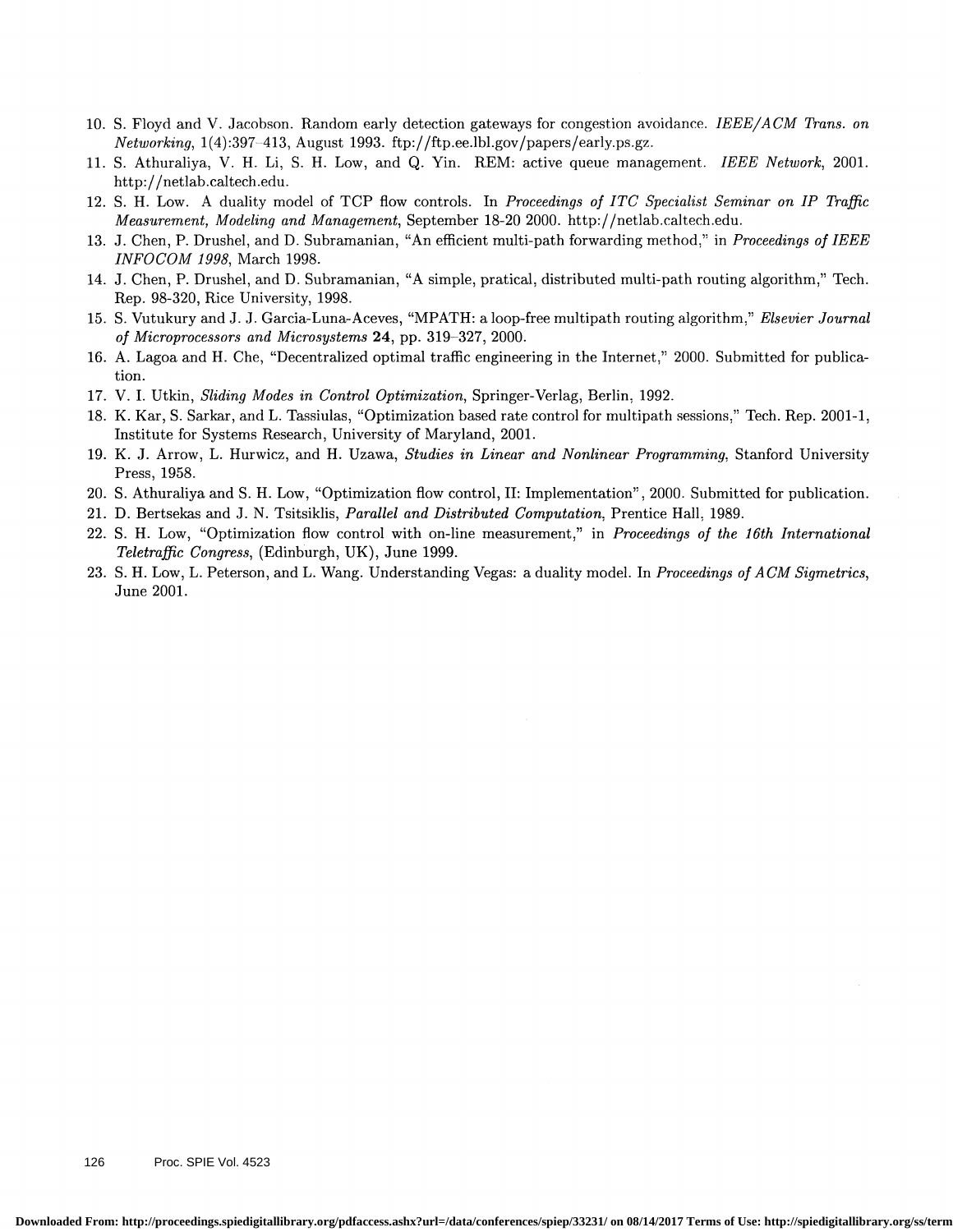

Figure 3. Simulation results of Example 1 using Algorithm 1,  $\alpha = 0.1$ ,  $\beta = 0.02$  and  $\gamma = 0.02$ .



Figure 4. Simulation results of Example 1 using Algorithm 2,  $\beta = 0.02$  and  $\gamma = 0.02$ .



Figure 5. Simulation results of Example 1 using Algorithm 1,  $\alpha = 0.02$ ,  $\beta = 0.1$  and  $\gamma = 0$ .

Proc. SPIE Vol. 4523 127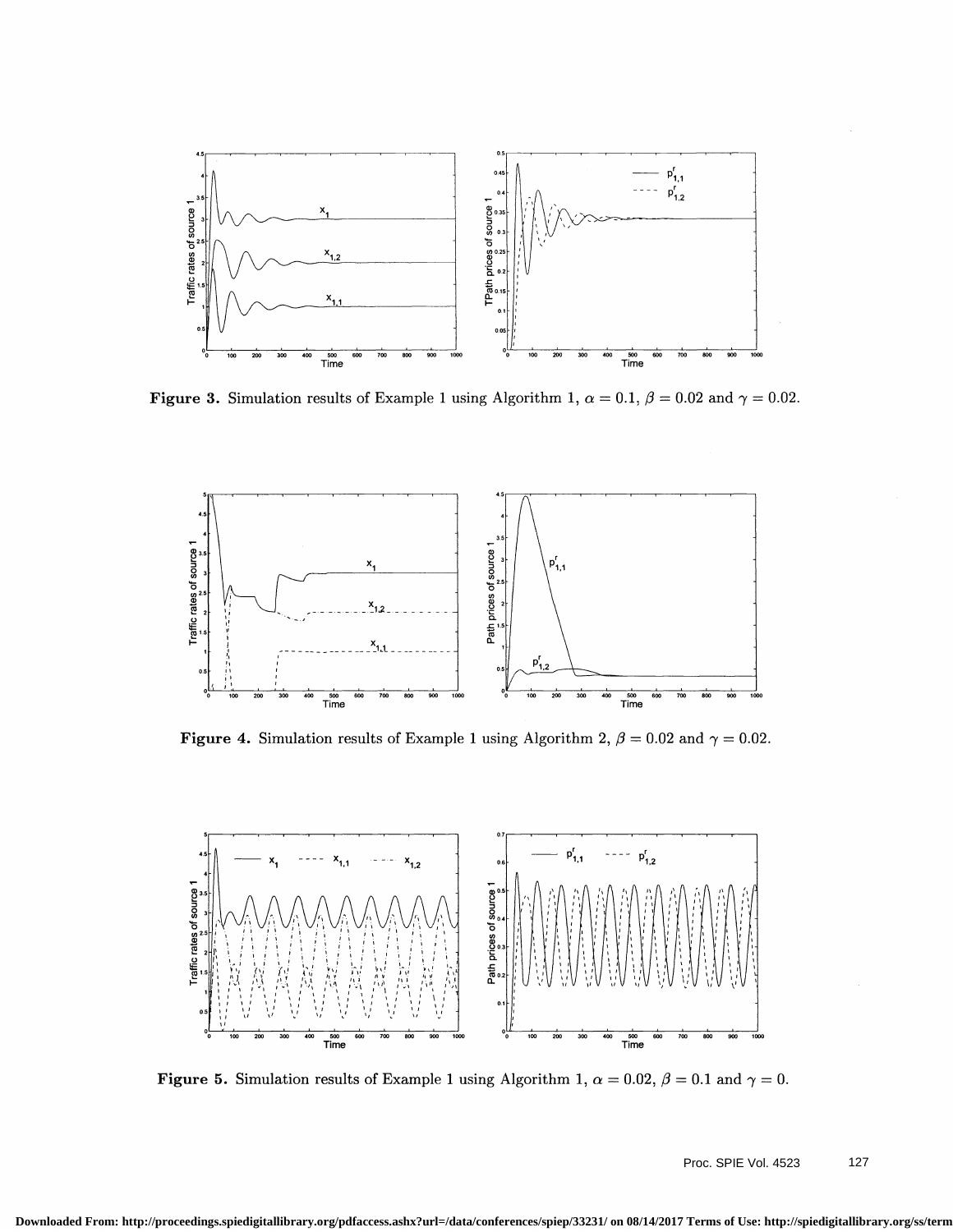

Figure 6. Simulation results of Example 1 using Kar's algorithm,  $\lambda = 0.01$ , and  $\kappa = 1$ .



Figure 7. Simulation results of Example 2 using Algorithm 1,  $\alpha = 0.1$ ,  $\beta = 0.1$  and  $\gamma = 0.1$ .